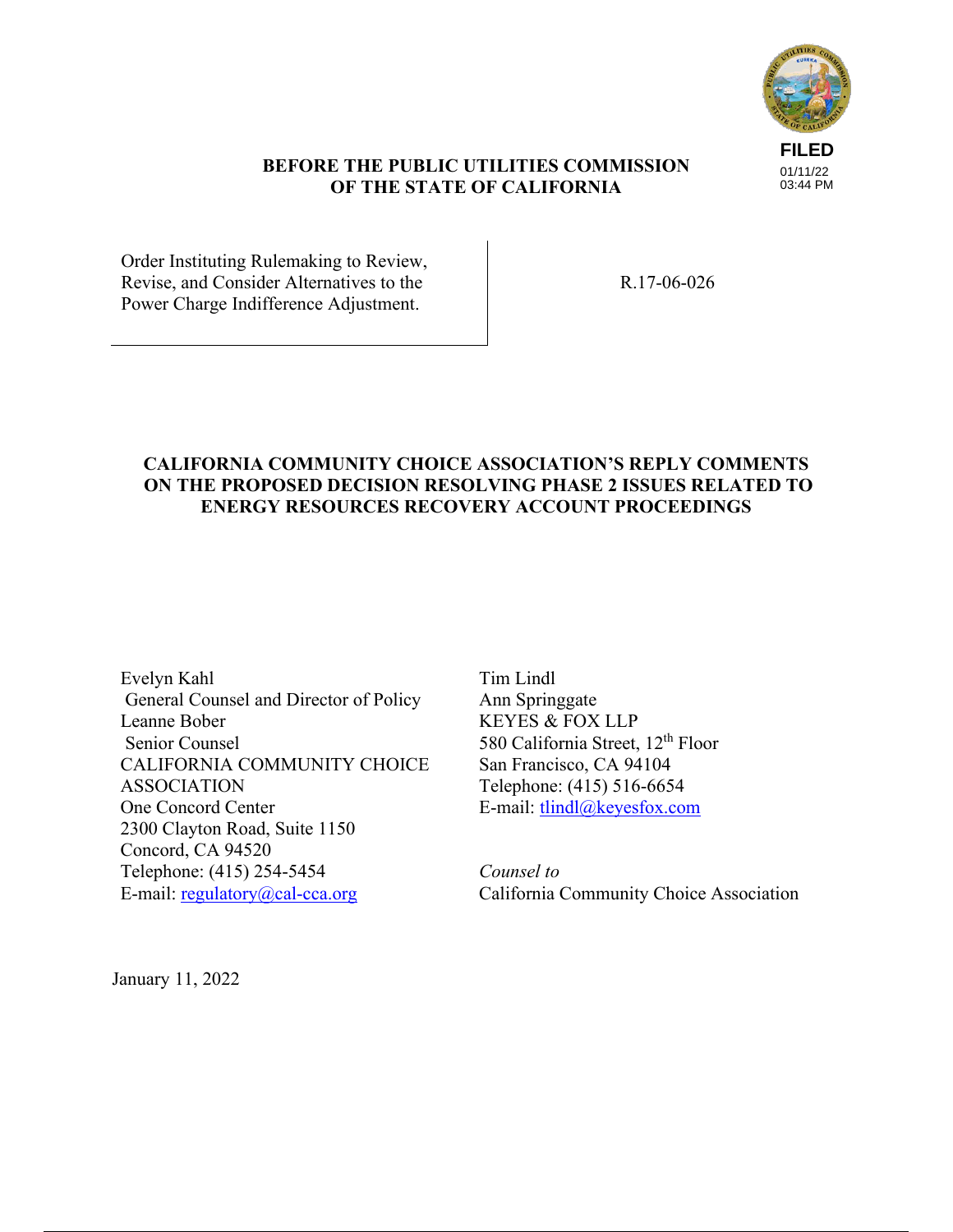# **SUBJECT MATTER INDEX**

|                   | THERE IS NO EVIDENCE OR ANALYSIS SUPPORTING THE        |  |
|-------------------|--------------------------------------------------------|--|
|                   | ARGUMENT THAT INCREMENTALLY "EARLIER" MARKET PRICE     |  |
|                   | DATA WILL LEAD TO LESS ACCURACY IN FORECASTING AND     |  |
|                   |                                                        |  |
|                   |                                                        |  |
| $\prod$ .         | THE PD'S PROPOSED CHANGE TO THE ERRA APPLICATION DATE  |  |
|                   | IS NECESSARY TO ENSURE ADEQUATE REVIEW BY ALL PARTIES3 |  |
|                   |                                                        |  |
| III.              | THE ENERGY INDEX MARKET PRICE BENCHMARK SHOULD ONLY    |  |
|                   | BE CHANGED AFTER DETAILED ANALYSIS AND FURTHER         |  |
|                   |                                                        |  |
|                   |                                                        |  |
| $\mathbf{IV}_{-}$ |                                                        |  |
|                   |                                                        |  |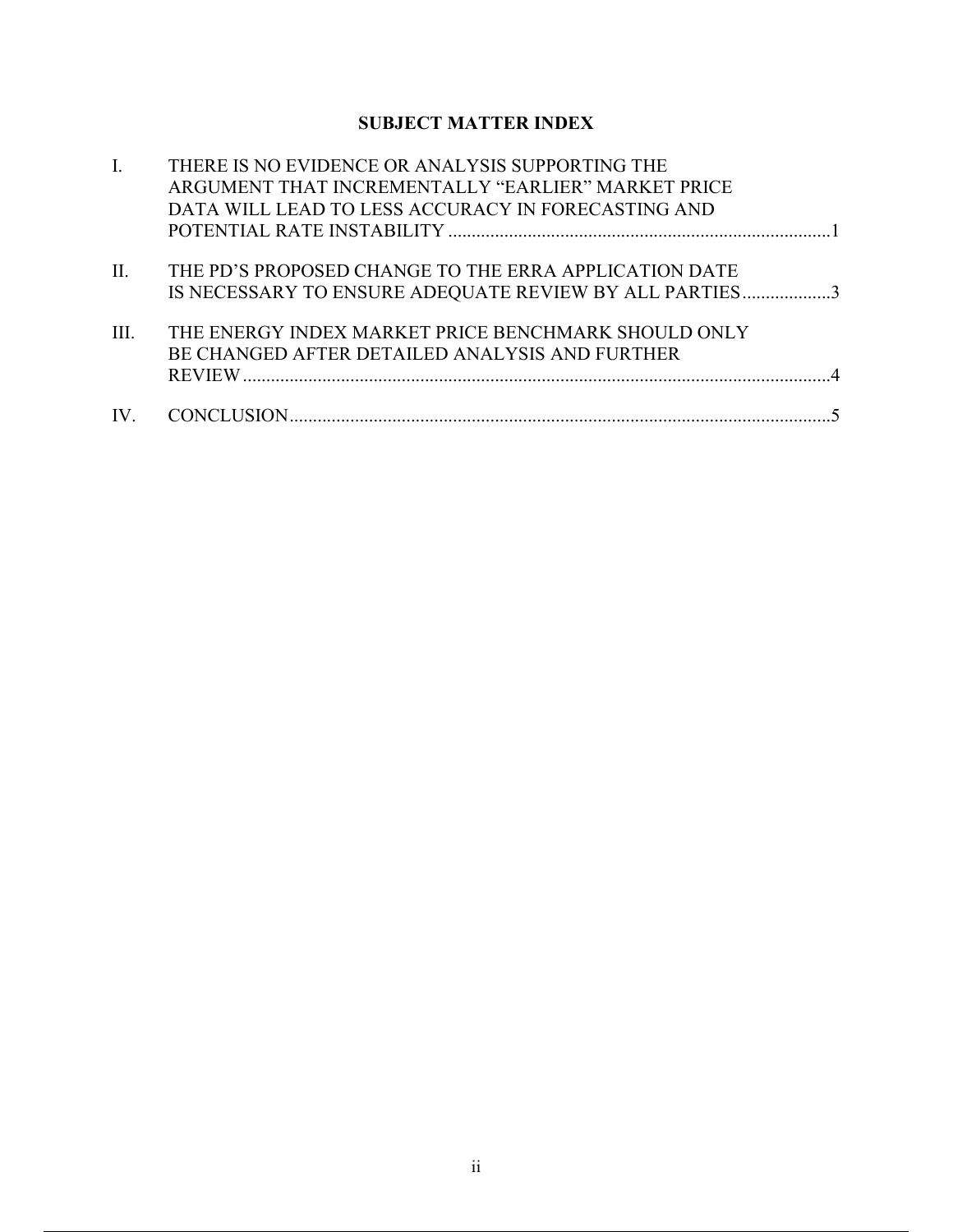# **BEFORE THE PUBLIC UTILITIES COMMISSION OF THE STATE OF CALIFORNIA**

Order Instituting Rulemaking to Review, Revise, and Consider Alternatives to the Power Charge Indifference Adjustment.

R.17-06-026

## **CALIFORNIA COMMUNITY CHOICE ASSOCIATION'S REPLY COMMENTS ON THE PROPOSED DECISION RESOLVING PHASE 2 ISSUES RELATED TO ENERGY RESOURCES RECOVERY ACCOUNT PROCEEDINGS**

The California Community Choice Association  $(CaICCA)^1$  submits these comments pursuant to Rule 14.3 of the California Public Utilities Commission (Commission) Rules of Practice and Procedure on the proposed *Decision Resolving Phase 2 Issues Related to Energy Resources Recovery Account Proceedings* (Proposed Decision or PD), mailed on December 17, 2021.

# **I. THERE IS NO EVIDENCE OR ANALYSIS SUPPORTING THE ARGUMENT THAT INCREMENTALLY "EARLIER" MARKET PRICE DATA WILL LEAD TO LESS ACCURACY IN FORECASTING AND POTENTIAL RATE INSTABILITY**

The Opening Comments of Southern California Edison Company (SCE), Pacific Gas and Electric Company (PG&E), and San Diego Gas & Electric Company (SDG&E) (collectively, the Joint Utilities) argue that the PD's changes to the date of the Energy Resource Recovery Account (ERRA) Application and to the November (now October) Update will lead to less accuracy in forecasting and increase the potential for rate instability:

<sup>1</sup> California Community Choice Association represents the interests of 22 community choice electricity providers in California: Apple Valley Choice Energy, Central Coast Community Energy, Clean Energy Alliance, Clean Power Alliance, CleanPowerSF, Desert Community Energy, East Bay Community Energy, Lancaster Choice Energy, Marin Clean Energy, Peninsula Clean Energy, Pico Rivera Innovative Municipal Energy, Pioneer Community Energy, Pomona Choice Energy, Rancho Mirage Energy Authority, Redwood Coast Energy Authority, San Diego Community Power, San Jacinto Power, San José Clean Energy, Santa Barbara Clean Energy, Silicon Valley Clean Energy, Sonoma Clean Power, and Valley Clean Energy.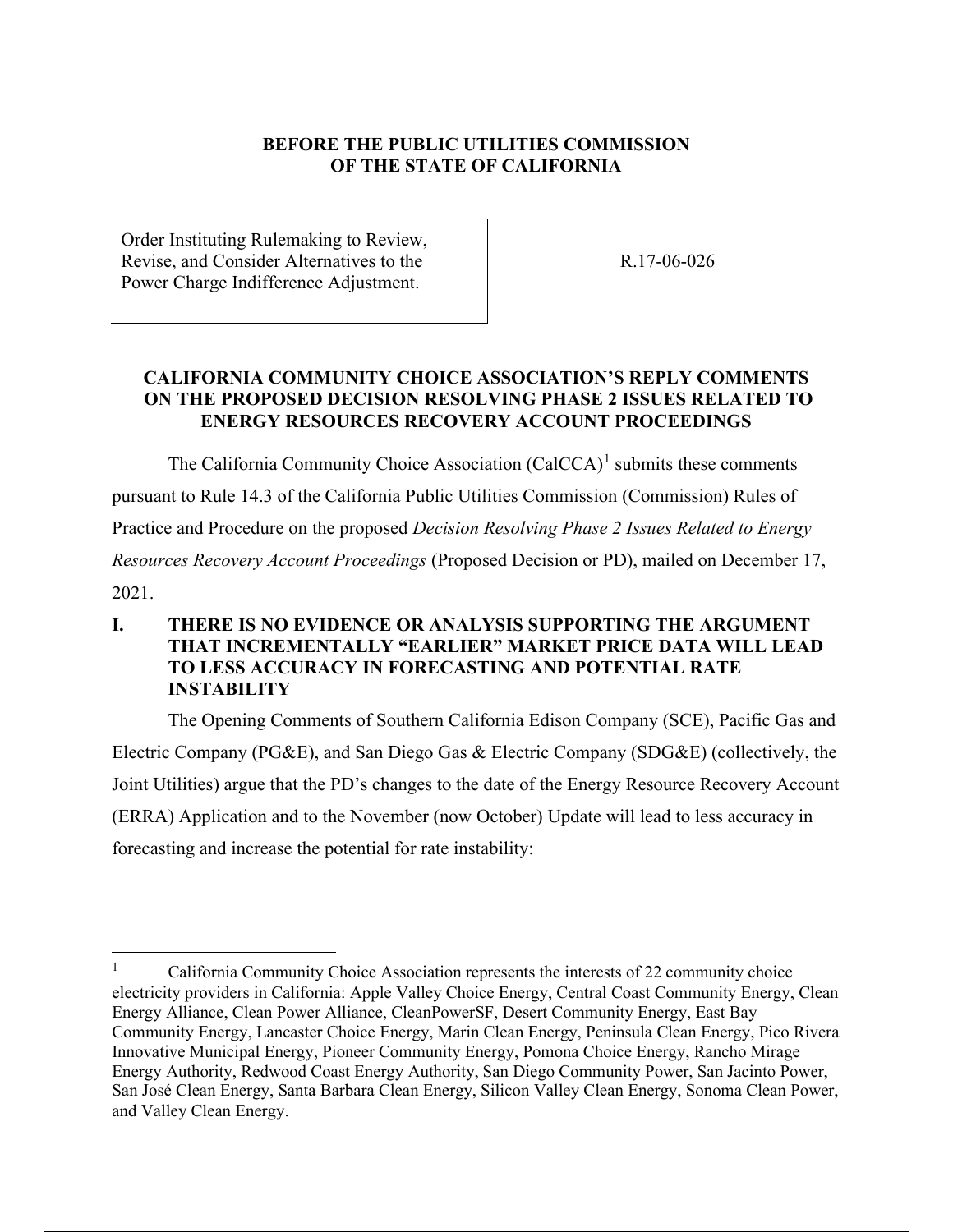[T]he PD does little to address the PCIA calculation's current forecasting shortcomings and customer rate instability. To the contrary, if the PD is adopted as is, it would instead likely exacerbate them. $2$ 

The Joint Utilities claim moving the November Update back to October will require reliance on September forward-market data, which is, according to the Joint Utilities, "less indicative of the following year's actual market prices [than] the October data the Commission currently relies upon."<sup>3</sup> In addition, the Joint Utilities assert that issuing an October Update "may exclude procurement costs from the [investor owned utilities' (IOUs')] annual Resource Adequacy (RA) Year-Ahead Solicitations, because the IOUs' Year-Ahead RA plans are filed around October 31<sup>st</sup> every year."<sup>4</sup>

The Joint Utilities' bald assertions simply do not justify overriding the PD's conclusions. The PD bases its determinations on parties' comments and the ED staff's analysis of the probable effects of moving the Update to October (MPB Staff Analysis).<sup>5</sup> That analysis concludes that "moving the Update forward will likely have a minor impact on forecasted and final MPB values and PCIA values and should not result in PCIA rate instability."<sup>6</sup> As the PD notes, most parties agree with this conclusion.<sup>7</sup> Several parties agree that the best way to ascertain the true impact of these changes will be a "post hoc analysis conducted over the next few years."<sup>8</sup> This is exactly what the PD orders.<sup>9</sup> The Joint Utilities do not present any further analysis on the potential impact of the data they have identified as "missing." Instead, their arguments are simply unjustified assertions regarding issues that have already been considered.

In addition, any forecast inaccuracies due to the earlier Update will be trued up by actual revenues as part of the PCIA calculation process. Thus, to change the resultant PCIA, the "missing" information must have such an impact that it cannot realistically be "trued up." The Joint Utilities have presented no data or analysis indicating that the "missing" information would materially impact the final PCIA.

<sup>2</sup> R.17-07-026, *The Joint Utilities' Opening Comments on Proposed Decision Resolving Phase 2 Issues Related to Energy Resources Recovery Account Proceedings* (Jan. 6, 2022) (Joint Utilities' Opening Comments), at 2.

<sup>3</sup> *Id.* 4

*Id*. at 3.

<sup>5</sup> PD at 8-11.

<sup>6</sup> *Id*. at 9. 7

*Id*. at 10-11.

<sup>8</sup> *Id*. at 11.

<sup>9</sup> *Id*.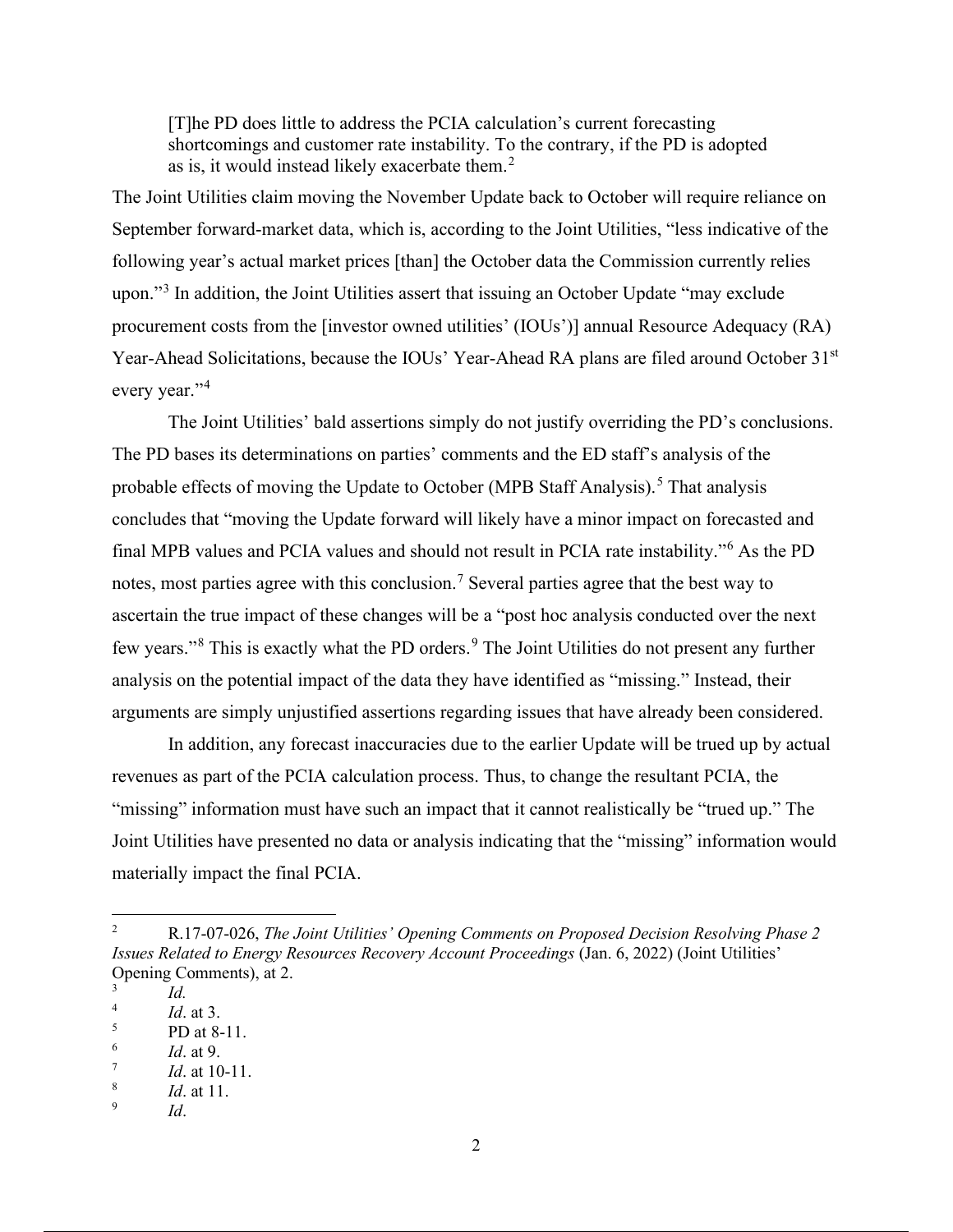Finally, to the extent such forecasting inaccuracies do become apparent once the changes to the Update schedule are implemented, the ALJ in each ERRA proceeding has significant procedural flexibility to address them. The PD recognizes this, noting that in such case the respective ALJ could require the utility to provide more information or a supplemental "update" prior to the October Update.<sup>10</sup>

For all of these reasons, the Commission should adopt the PD's proposal to move the current "November Update" to October.

#### **II. THE PD'S PROPOSED CHANGE TO THE ERRA APPLICATION DATE IS NECESSARY TO ENSURE ADEQUATE REVIEW BY ALL PARTIES**

The Joint IOUs argue an "extra two weeks on the front end" (i.e., changing the filing date for ERRA Applications from June 1<sup>st</sup> to May 15<sup>th</sup>) are neither necessary nor meaningful, and that the existing schedule (i.e., from June  $1<sup>st</sup>$  to early November) is "more than sufficient to litigate what are mostly routine and non-controversial non-Update-related aspects of the Joint Utilities' ERRA Forecast proceedings."<sup>11</sup> CalCCA strongly disagrees.

First, the Joint Utilities argue that the application date should not be moved from June 1<sup>st</sup> to May 15<sup>th</sup> because the new requirements applicable to PG&E and SCE as central procurement entities are "complex" and their forecast applications "should not be rushed."<sup>12</sup> In addition, an earlier ERRA application may not include final revisions to LSEs' RA procurement needs.<sup>13</sup> But, as the Joint Utilities point out, the difference requested is a "modest" two weeks' move of the application filing.<sup>14</sup> More significantly, the PD emphasizes the role of each ALJ and their procedural authority and ability to require supplemental information should a significant inaccuracy become apparent.

As CalCCA has argued throughout this proceeding, moving the Update by one month (from November  $1<sup>st</sup>$  to October  $1<sup>st</sup>$ ) will seriously impact the already truncated, pre-Update discovery and analysis process in ERRA proceedings, unless the IOUs' ERRA Application dates are also moved from June  $1<sup>st</sup>$  to May 15th.<sup>15</sup> CalCCA reiterates the importance to all ratepayers

 $10$  *Id.* at 13.

<sup>&</sup>lt;sup>11</sup> Joint Utilities' Opening Comments at 5-6.

 $\frac{12}{13}$  *Id.* at 5.

<sup>13</sup>*Id*. 14 *Id*. 15 R.17-06-026, *California Community Choice Association's Comments in Response to Staff's ERRA Timing Proposal* (June 15, 2021) (CalCCA June 15 Comments) at 6; R.17-06-026, *California*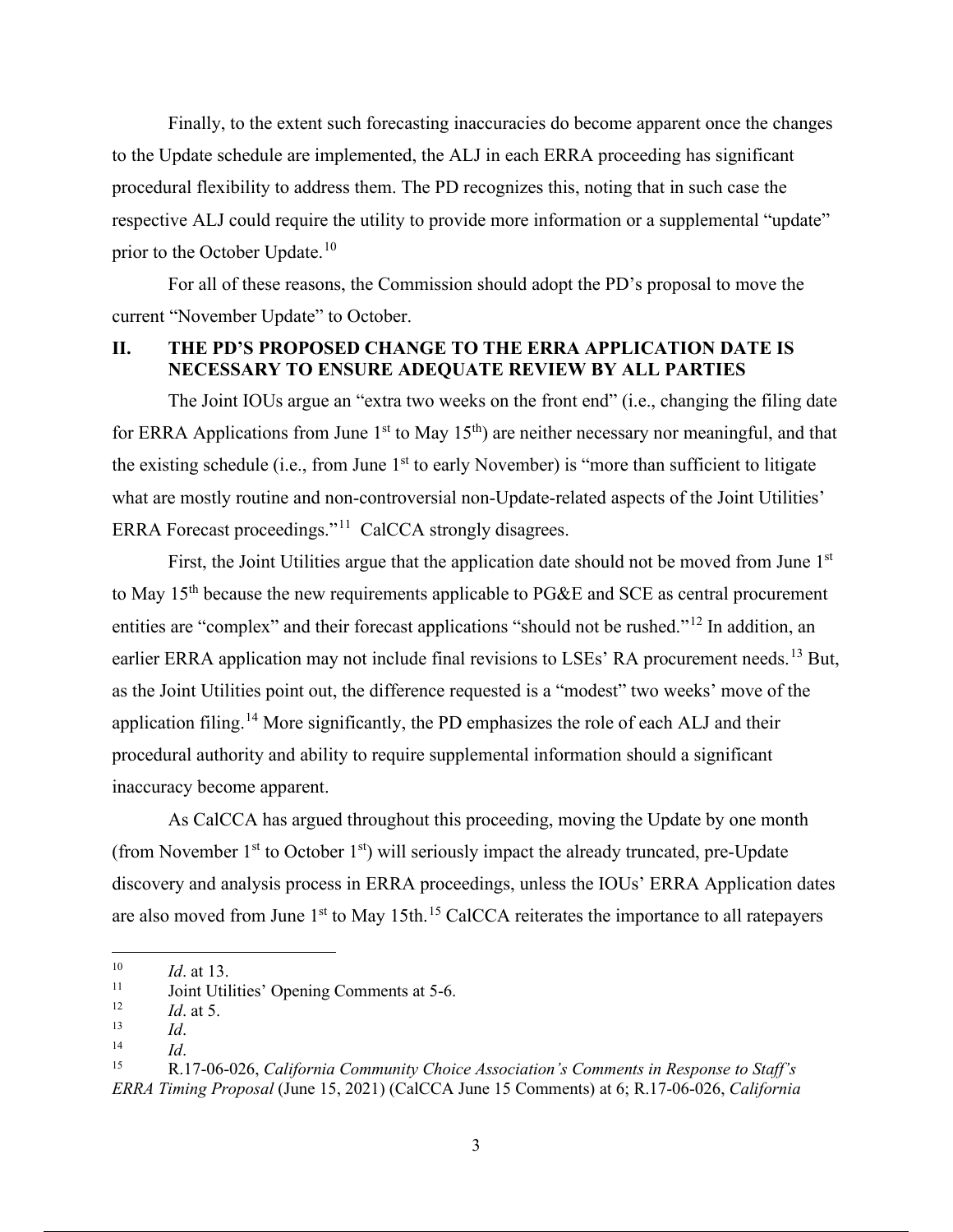of a thorough examination of each ERRA Application. To mitigate parties' loss of a month of pre-Update litigation, a minor change in the Application due date from June 1<sup>st</sup> to May 15th is appropriate and necessary.

CalCCA has also previously listed the important policy considerations addressed in recent ERRA proceedings, and the importance of the ERRA procedure and review process to all ratepayers.<sup>16</sup> That review has resulted in the identification of hundreds of millions of dollars' worth of errors and unfair methodologies for calculating PCIA rates. Contrary to the Joint Utilities' assertion, issues raised throughout the ERRA litigation are generally neither "routine" nor "non-controversial."

For these reasons, the Commission should adopt the PD's proposal to move the annual ERRA forecast application filings from June  $1<sup>st</sup>$  to May 15th.

## **III. THE ENERGY INDEX MARKET PRICE BENCHMARK SHOULD ONLY BE CHANGED AFTER DETAILED ANALYSIS AND FURTHER REVIEW**

The Joint Utilities urge the Commission to act expeditiously to consider the energy index market price benchmark (MPB) component of the PCIA, also called the "Brown Power Index."<sup>17</sup> The Joint Utilities request that the MPB be set based on the PCIA generation supply portfolios that lead to actual CAISO market revenue results rather than on customer load profiles. The Joint Utilities also request that the Commission schedule workshops as early as possible in 2022 so that these issues can be resolved prior to the utilities' 2023 ERRA Forecast filings in spring 2022.

As CalCCA has previously stated, the proposed change in the MPB calculation is not appropriate at this time, as thorough analysis and review of the impact on PCIA rates has not been performed.<sup>18</sup> CalCCA's position remains unchanged. The proposals to revise the method for establishing the Brown Power Index are not a simple change. If these proposals are adopted, the benchmark would no longer even be an "index." The changes would also eliminate transparency into a major PCIA component and thereby increase uncertainty. These changes

*Community Choice Association's Comments in Response to E-Mail Ruling Requesting Comments on Market Price Benchmark Issue Date* (Sept. 13, 2021) (CalCCA September 13 Comments), at 10.

<sup>&</sup>lt;sup>16</sup> CalCCA June 15 Comments at  $8-9$ ; CalCCA September 13 Comments at 11-12.<br><sup>17</sup> Ioint Utilities' Opening Comments at 10

<sup>&</sup>lt;sup>17</sup> Joint Utilities' Opening Comments at 10.<br><sup>18</sup> *Id.* at <sup>2</sup>

*Id.* at 3.